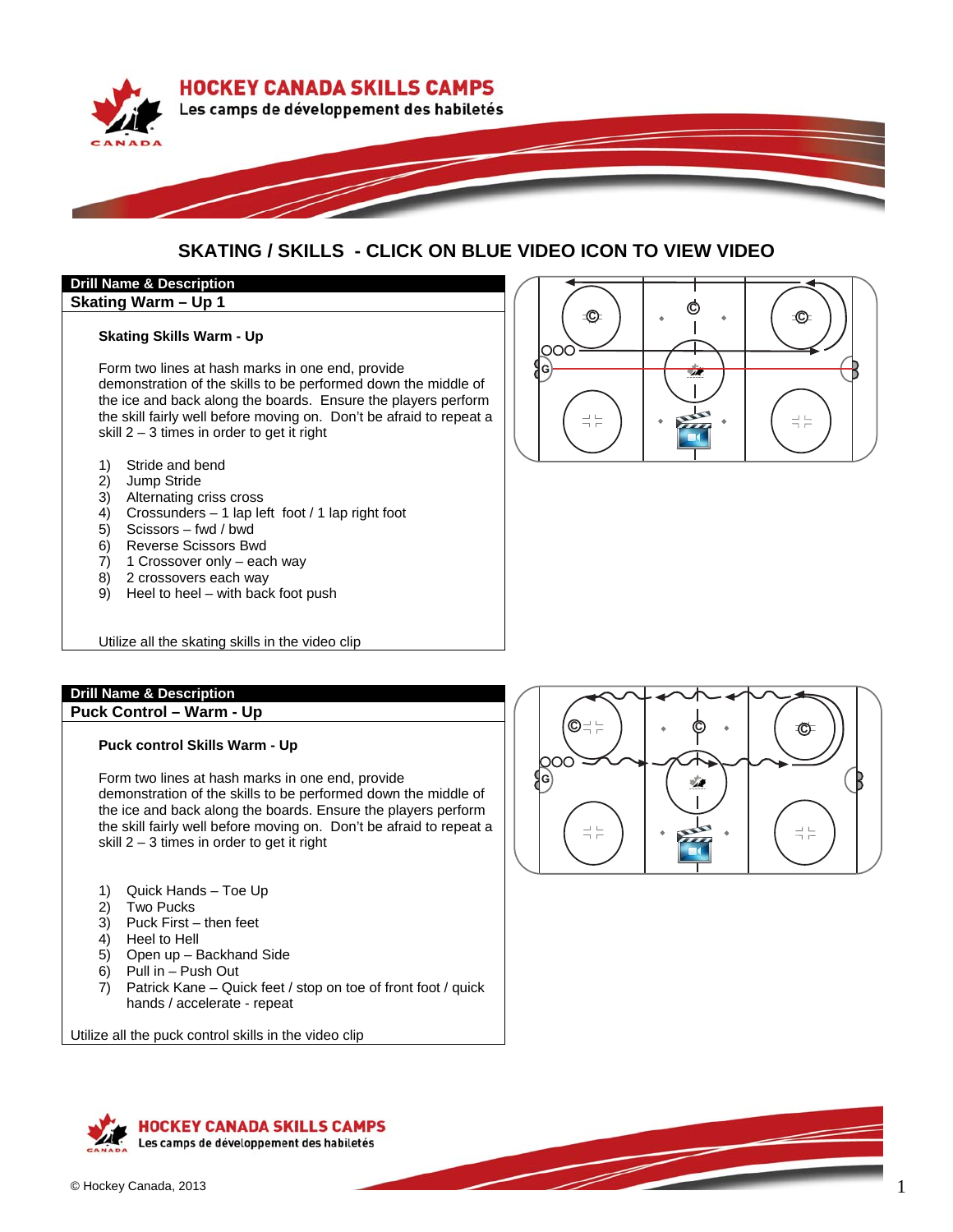**HOCKEY CANADA SKILLS CAMPS** 



#### Les camps de développement des habiletés

#### **Drill Name & Description 3 Station Skills #1**

#### **1) 3 Puck Stickhandle**

-Place 3 pucks in a triangle formation anywhere on the ice. -Player must try to keep feet steady while utilizing only the arms and upper body to move the puck randomly through the 3 stationary pucks.

-Progression is to move the pucks wider apart and then skate through the pucks while stickhandling

#### **Key Teaching Points**

-Work on quick hands and range of motion

#### **2) Agility Nets**

-Place a net in the Neutral Zone or anywhere on the ice to use as a station.

-Players perform skating and then puckhandling techniques to work on quickness, agility and creativity. -Add a second player to work on heads up play or to act as a defender so players are working on offence and defence.

#### **3) Transition Skating**

-Place 4 pylons around a circle or anywhere on the ice -Players start at bottom of circle and skate forward to top pylon pivot backwards to lower pylon – pivot forward to top pylon on other side – pivot backwards to lower pylon – pivot forwards to top of circle stop and skate forwards back to starting position. -Add a puck for a progression

#### **Key Teaching Points**

-Quick feet -Maintain speed coming out of the pivot